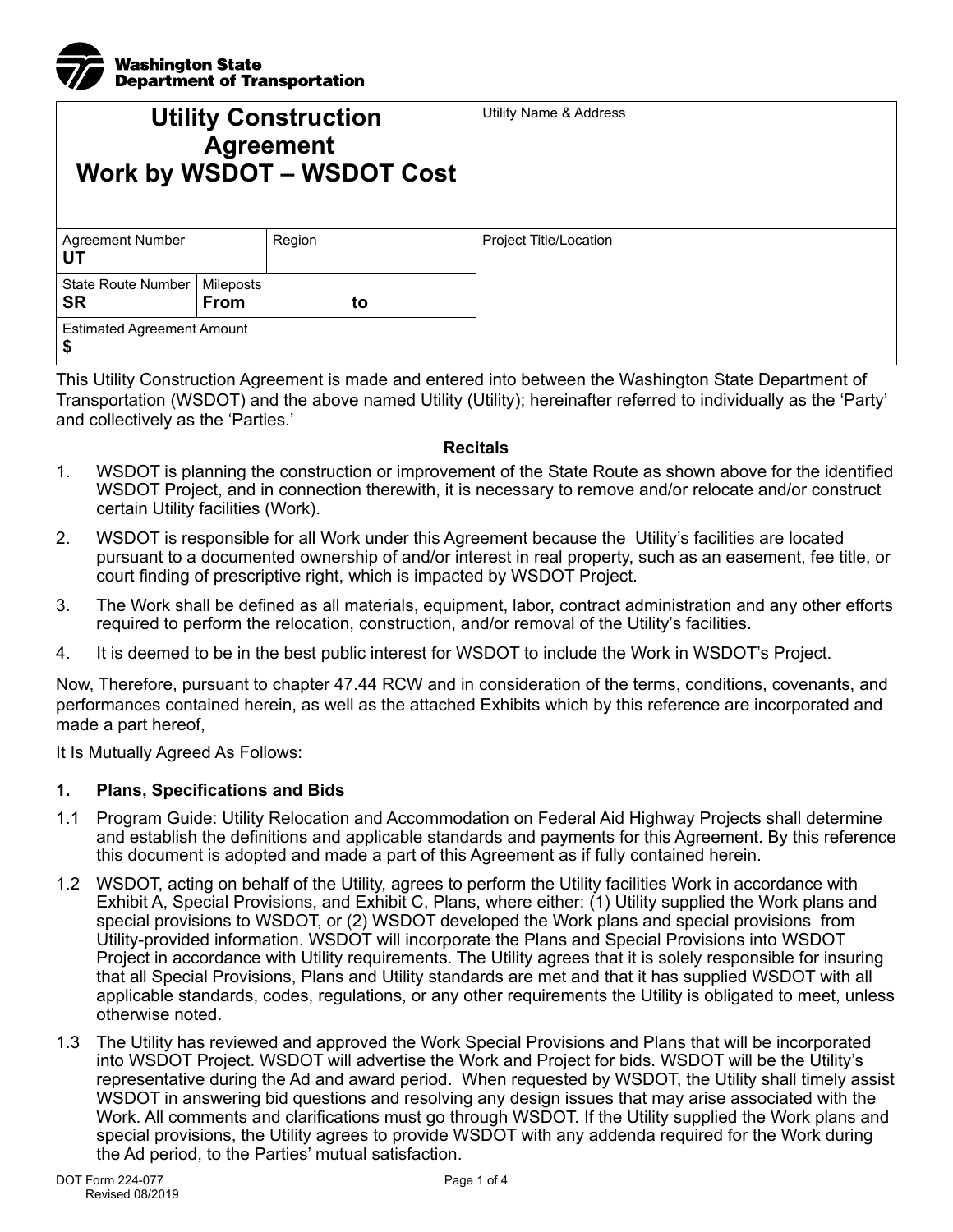## **2. Construction, Inspection, and Acceptance**

- 2.1 WSDOT agrees to administer the Work on behalf of the Utility.
- 2.2 The Utility agrees to disconnect and/or reconnect its facilities as required by WSDOT when such disconnection or reconnection is required to be performed by the Utility. The Parties agree to define disconnect and/or reconnection requirements, including notification and response in Exhibit A.
- 2.3 Salvage: All materials removed by WSDOT shall be reclaimed or disposed of by WSDOT and shall become the property of WSDOT. If the Utility desires to retain such materials and WSDOT agrees, the value of salvaged materials will be paid to WSDOT in an amount not less than that required by the Program Guide: Utility Relocation and Accommodation on Federal Aid Highway Projects.
- 2.4 The Utility may furnish an inspector for the Work. WSDOT agrees that it is responsible for all such inspection costs. The Utility's inspector shall not directly contact WSDOT's contractor. All contact between the Utility's inspector and WSDOT's contractor shall be through WSDOT's representatives. WSDOT's Project Construction Engineer may require the removal and/or replacement of the Utility's inspector if the inspector interferes with WSDOT's Project, WSDOT's contractor and/or the Work.
- 2.5 WSDOT shall promptly notify the Utility in writing when the Work is completed.
- 2.6 The Utility shall, within ( ) working days of being notified that the Work is completed: (a) deliver a letter of acceptance to WSDOT which shall include a release and waiver of all future claims or demands of any nature resulting from the performance of the Work and WSDOT's administration thereof, or (b) deliver to WSDOT written reasons why the Work does not comply with the previously approved Plans and Special Provisions. The Utility agrees to work diligently and in good faith with WSDOT to resolve any issues so as not to delay WSDOT's Project. If all issues are resolved, the Utility agrees to deliver to WSDOT a letter of acceptance as provided herein.
- 2.7 If the Utility does not respond within  $($ ) working days as provided in section 2.6, the Work and the administration thereof will be deemed accepted by the Utility, and WSDOT shall be released from all future claims and demands.
- 2.8 Upon completion and acceptance of the Work pursuant to Sections 2.6 or 2.7, the Utility agrees that it shall be solely responsible for all future ownership, operation and maintenance costs of its facilities, without WSDOT liability or expense.
- 2.9 WSDOT will prepare the final construction documentation in general conformance with WSDOT's Construction Manual. WSDOT will maintain one set of plans as the official "as-built" set, then make notations in red of all plan revisions typically recorded per standard WSDOT practice, as directed by WSDOT's Construction Manual. Once the Utility has accepted the Work per Section 2.6 or 2.7, WSDOT upon request by the Utility will provide one reproducible set of contract as-builts to the Utility, and the Utility agrees to pay the cost of reproduction upon receipt of a WSDOT invoice.

# **3. Payment**

3.1 WSDOT agrees that it shall be responsible for the actual direct and related indirect costs, including mobilization, construction engineering, contract administration and overhead costs, associated with the Work. The cost of this Work is estimated to be

Dollars (\$ ). An itemized estimate of WSDOT-responsible costs for Work to be performed by WSDOT on behalf of the Utility is included in Exhibit B, Cost Estimate.

- 3.2 If the Utility chooses to have an inspector for the Work, the Utility will provide a detailed estimate of such costs to be included in Exhibit B. The Utility agrees to provide a detailed invoice to WSDOT for Utility inspector costs in accordance with the estimate included in Exhibit B, and WSDOT agrees to make payment within thirty (30) calendar days of receipt of the invoice.
- 3.3 Pursuant to Section 4, if additional Work or a change in the Work is required and Utility review is necessary, the Utility agrees to provide a detailed invoice to WSDOT, and WSDOT agrees to make payment for all reasonable costs within thirty (30)calendar days of receipt of the invoice.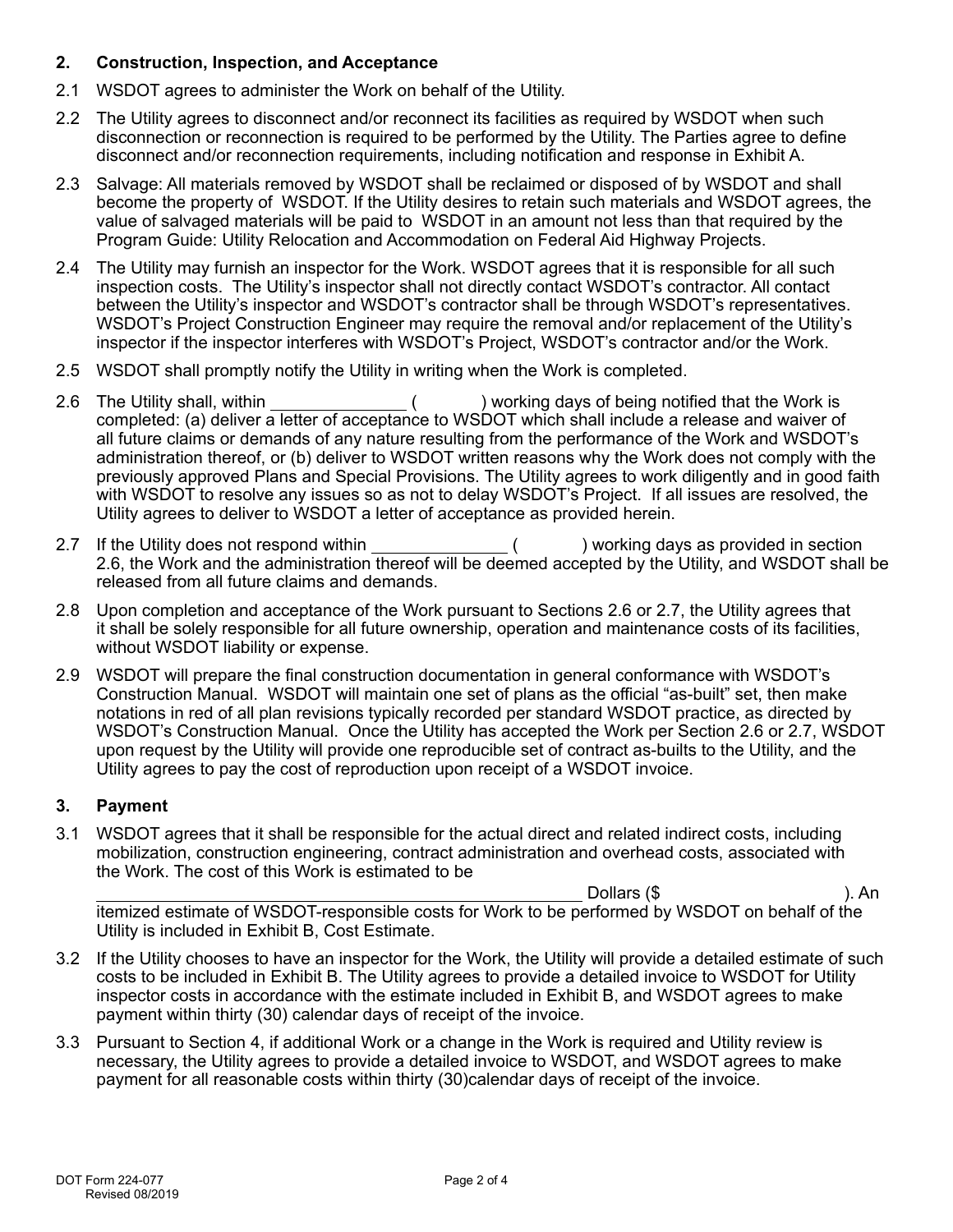## **4. Change in Work**

- 4.1 If WSDOT determines that additional Work or a change in the Work is required, prior written approval must be secured from the Utility; however, where the change is required to mitigate a Project emergency or safety threat to the traveling public, WSDOT will direct the change without the Utility's prior approval. WSDOT will notify the Utility of such change as soon as possible thereafter. The Utility agrees to respond to all WSDOT change order requests in writing and within five (5) working days.
- 4.2 WSDOT will make available to the Utility all change order documentation related to the Work.

## **5. Franchise or Permit**

- 5.1 Upon completion of the Work covered under this Agreement, the Utility agrees to prepare, execute and deliver to WSDOT a quit claim deed for all existing easements which will be vacated as a result of the relocation of Utility facilities.
- 5.2 In exchange for the quit claim deed, WSDOT agrees to grant or issue the Utility an easement, permit, or franchise, as defined in Exhibit A, for those Utility facilities which will remain on or which cross WSDOT's right-of-way and for which the Utility had an easement, fee title, or court finding of prescriptive right. A legal description of and use conditions for an easement to be granted encumbering WSDOT right of way shall be included in Exhibit A.

## **6. Right of Entry**

- 6.1 The Utility hereby grants to WSDOT a right of entry onto all lands in which it has an interest for construction of the Work as defined in Exhibits A and C. Upon completion and acceptance of the Work, this right of entry shall terminate, except as otherwise provided in Section 5.
- 6.2 The Utility agrees to arrange for rights of entry upon all privately owned lands upon which the Utility has an easement or court finding of a prescriptive right which are necessary to perform the Work. The Utility also agrees to obtain all necessary permissions for WSDOT to perform the Work on such lands, which may include reasonable use restrictions on those lands. The Utility agrees to provide the rights of entry and applicable permissions under this section to WSDOT within  $( )$  calendar days of entering into this Agreement. Upon completion of the Work on such lands, the rights of entry and permissions shall terminate.

## **7. General Provisions**

- 7.1 Indemnification: To the extent authorized by law, the Utility and WSDOT shall indemnify and hold harmless one another and their employees and/or officers from and shall process and defend at its own expense any and all claims, demands, suits at law or equity, actions, penalties, losses, damages (both to persons and/or property), or costs, of whatsoever kind or nature, brought against the one Party arising out of, in connection with, or incident to the other Party's performance or failure to perform any aspect of this Agreement, provided, however, that if such claims are caused by or result from the concurrent negligence of (a) the Utility and (b) WSDOT, their respective employees and/or officers, or involves those actions covered by RCW 4.24.115, this indemnity provision shall be valid and enforceable only to the extent of the negligence of the Utility or WSDOT, and provided further, that nothing herein shall require the Utility or WSDOT to hold harmless or defend the other or its employees and/or officers from any claims arising from that Party's sole negligence or that of its employees and/or officers. The terms of this section shall survive the termination of this Agreement.
- 7.2 Disputes: If a dispute occurs between the Utility and WSDOT at any time during the prosecution of the Work, the Parties agree to negotiate at the management level to resolve any issues. Should such negotiations fail to produce a satisfactory resolution, the Parties agree to enter into arbitration and/or mediation before proceeding to any other legal remedy. Each Party shall be responsible for its own fees and costs. The Parties agree to equally share the cost of a mediator or arbiter.